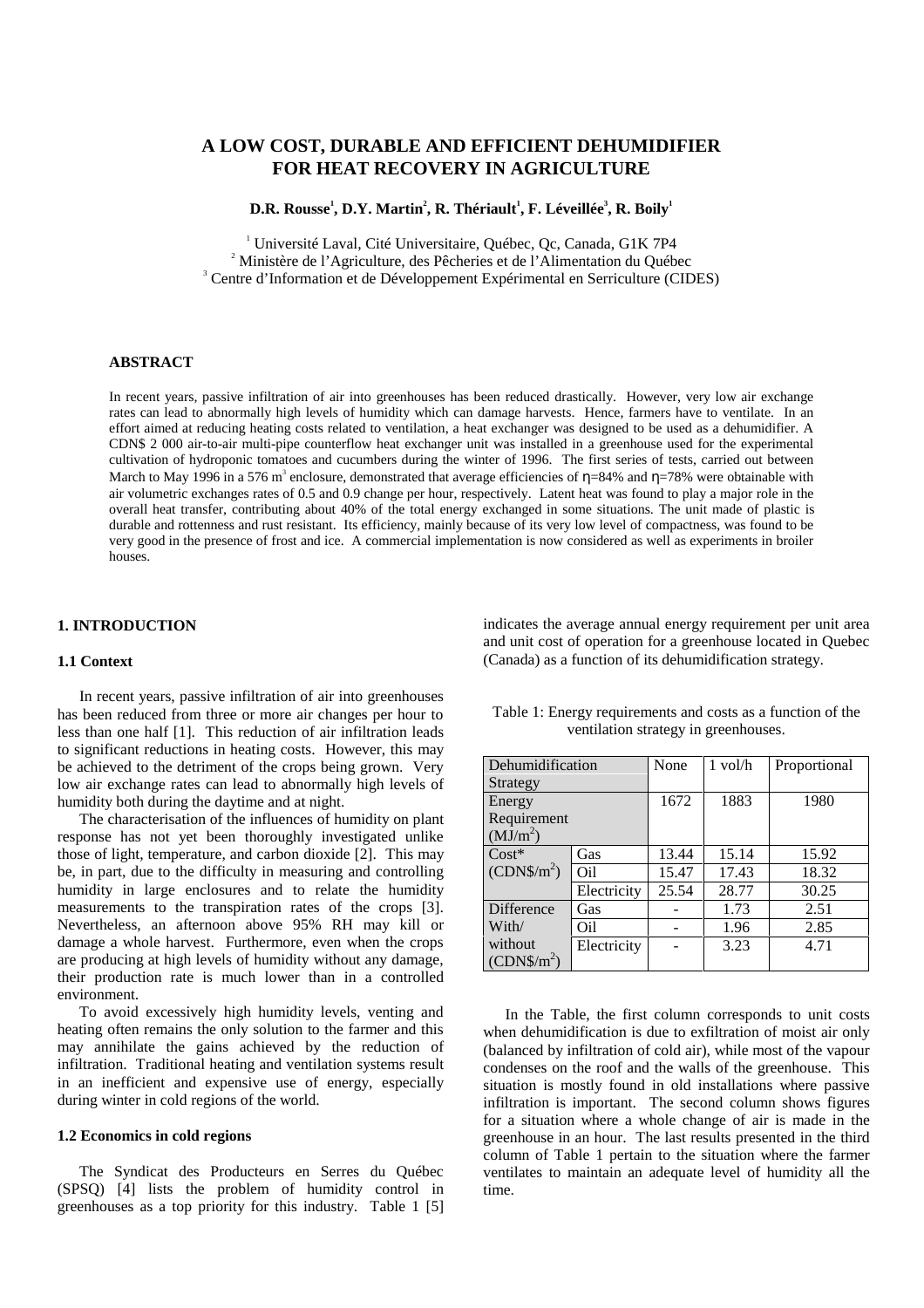Table 1 shows that in cold climates: (1) about 13% to 18% of the heating costs of a standard greenhouse are due to humidity management; (2) proportional ventilation is about 2.5 to  $4.7\$/m^2$  more expensive than no ventilation.

The results presented by Johnstone and Ben Abdallah [6] confirm those presented here as they also estimated the average unit ventilation cost at about  $3\frac{1}{3}$ . This results in about 2.6M\$ in heating costs due to ventilation for the 88 hectares of crops being grown in Quebec only [7]. When ornamental plants are considered, this represents another 134 hectares. Globally, in Quebec only, about 5M\$ are being spent each year to handle humidity in greenhouses.

#### **1.3 Possible solutions**

In pursuit for the reduction of energy consumption of this industry, heat exchangers have been considered. Jorgenson and May [8] found that the thermal efficiencies of commercially available air-air heat exchangers used in Canadian agriculture are currently about 40%. Since they are both expensive and subject to freezing at subzero temperatures, these models have failed to meet the needs of Quebec's producers. However, Lepoitevin et al. [9] and Brundrett et al. [1] have demonstrated that it is possible to design and build heat exchangers with efficiencies in the order of 70 to 80%, which are particularly suitable for the dehumidification of greenhouses. It has been shown that these exchangers perform adequately under freezing conditions. Despite of their efficiencies, these exchangers have not been promoted for commercial purposes probably due to their fragility. Lepoitevin et al. [9] used mainly plywood and polyethylene films to create rectangular parallel channels while Brundrett et al.[1] employed seven thin polyethylene tubes to carry the ventilation air within a larger polyethylene envelope in a counterflow arrangement.

### **1.4 A practical solution**

The objective of the research was therefore to find a way for fruits and vegetables producers in Quebec (Canada) to lower their operating costs by recovering some of the heat lost from their ventilation systems. The main limit of paramount importance was cost. Based on discussions with the *Union des Producteurs Agricoles du Québec* (UPA) it was found that to be viable the overall cost of the unit should be less than CDN\$2 000. The other design restrictions had to do with: (1) the ability of the producers to assemble, operate, repair, and maintain the unit; (2) the corrosion and rottenness resistance of the material; and (3) the overall operating efficiency with or without frost.

This research presents a five tube-in-shell counterflow heat exchanger prototype used as a heat recovery system that involves high efficiencies, low costs, durability, userfriendliness, and a payback period of less than 3 years. The core of the exchanger is made of corrugated plastic (drainage) tubing involving integral annular fins. The prototype was located along the side wall of a  $596 \text{ m}^3$ . The simple unit can be understood and built by any trained person familiar with drainage tubing technology. Since the first prototype has been constructed, others were designed and built for other applications pertaining to agriculture.

The remainder of the paper presents a detailed description of the prototype followed by a section that introduces the numerical design tool used in the conception of the unit.

Then, results are presented. The synthesis of the first prototype results are discussed in the concluding section.

### **2. DESCRIPTION OF THE PROTOTYPE**

After a feasibility study, it was decided to build a multi-tube counter-flow heat exchanger. In view of the restrictions formulated in the introduction, corrugated and flexible thermoplastic drainage tubing [10] was selected to serve as the core of the multi-tube exchanger, four thermoplastic tubes 76 mm I.D. wrapped around a central 101 mm I.D. tube were used. The external kernel or shell of the exchanger that carries the warm and moist air was a tube 305 mm I.D. with a corrugated outer surface (361 mm O.D.) and a smooth inside surface to permit ease of assembly [11], see Fig. 1.



Figure 1: Schematic of the prototype cross-section

Due to the unlimited amount of space available within greenhouses and because the major part of the exchanger could be buried, compactness [12] was not a critical parameter here. (Because of the unavoidable exposure to frost the unit should have low compactness to avoid ice jams). As a result the heat transfer area density of the first prototype was about 25  $m^2/m^3$ . The first exchanger prototype was 24.3 m long and involved only  $62.1 \text{ m}^2$  of direct exchange area. In the calculation of the exchange area, the effects of the corrugations have been taken into account. This yields about 100% increase over smooth tubes.

Figure  $2(a)$  shows the warm end of the unit: the four gray tubes are carrying the warm moist air which is injected in the external shell. Figure 2(b) shows the cold end of the prototype. It can be seen in this figure that the ventilator is built into the plenum and that the tubes are isolated to prevent condensation in the greenhouse.

The size of the prototype is justified by the requirement to operate at subzero temperatures for which accumulation of ice should not significantly increase the pressure drop and decrease the overall efficiency. In addition to having a low area density, the unit has been designed to permit a maximum volumetric exchange rate of one volume per hour in a  $576 \text{ m}^3$ greenhouse located at the *Institut des Technologies Agroalimentaires de St-Hyacinthe*, Québec. The greenhouse is part of a larger complex involving several units. It is entirely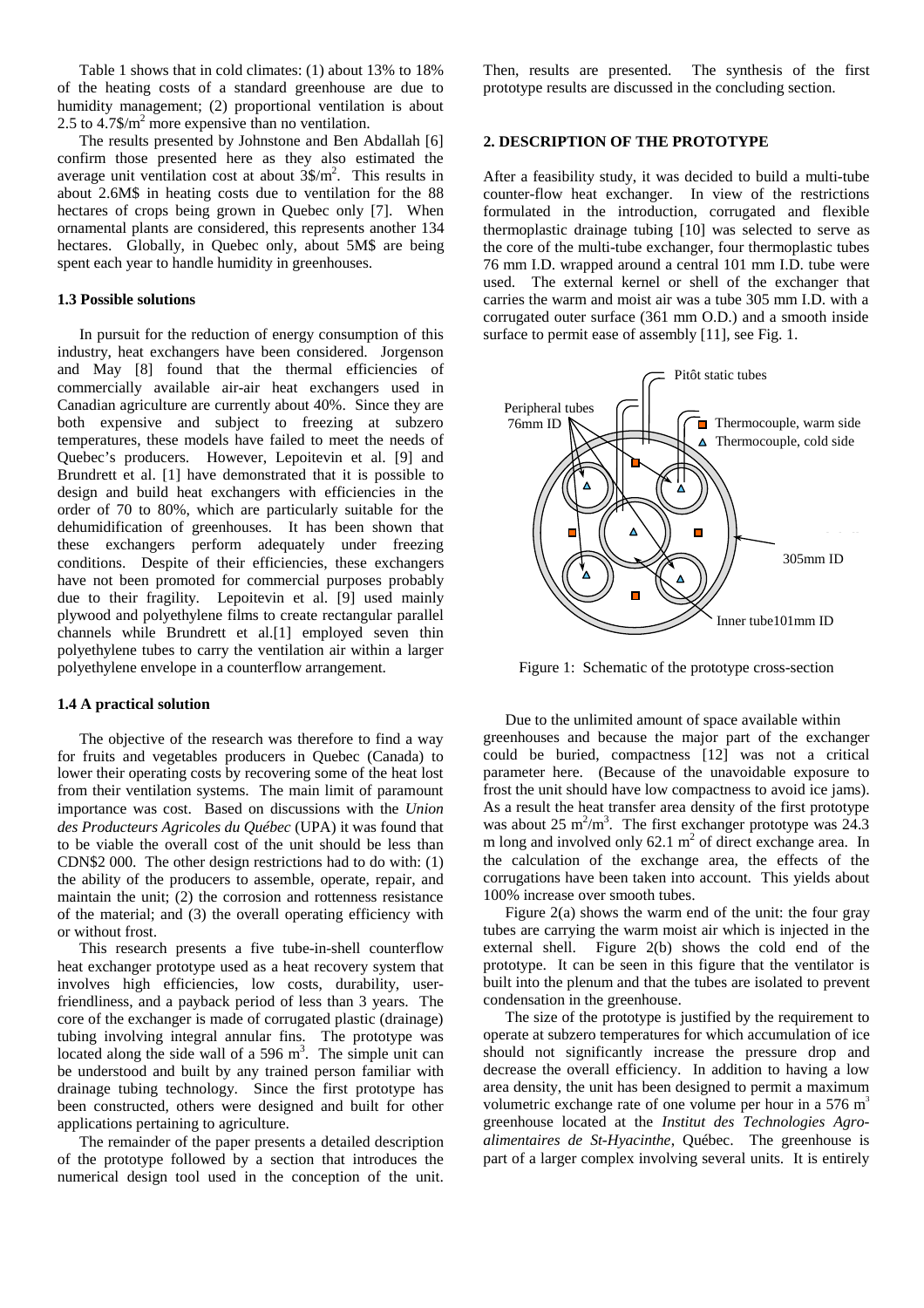covered by polyethylene films on the top and on its sides. A Campbell Scientific data acquisition system (21X) was used



Figure 2: (a) Warm end of the unit; (b) Cold end of the unit

in conjunction with 45 thermocouples distributed along five measurement locations. Figure 1 shows the location of the thermocouples. Temperature was also monitored at different locations within the greenhouse. Three humidity probes model 207 from Campbell Scientific where also employed, one located at the exit of the cold fluid, one in the plenum of warm moist air near the exit, and the third one at the center of the greenhouse to monitor and control the global humidity level. Two pressure transducers installed into the plenums permitted to monitor the pressure drops and ensure an adequate operating regime of the fans. An electronic tipping trough, shown in the lower right corner of Fig. 2(a), was installed at the warm end of the unit to recover the condensate. The prototype was tilted about  $1^\circ$  towards the warm end. Hot wire anemometry was used to measure the flow rates on both sides of the exchanger.

### **3. NUMERICAL DESIGN TOOL**

# **3.1 Original predictions.**

Brundrett et al. [1] proposed a simple model to design heat exchangers to be used as dehumidifiers in greenhouses. These researchers validated their model with respect to results obtained from two prototypes. The prototypes involved two air streams separated by a polyethylene film on which condensation occurred as the warm and moist stream reached its dew point. In [1], the comparison between experimental and predicted performance is reported to be excellent. In that study [1], the discrepancies are believed to be due to heat transfer to the outer shell of the exchanger which is neglected in the model.

Brundrett's model is reported here for the sake of clarity. It is noted that the resistance of the polyethylene tubes used in this study [1] is small (hence neglected) compared to the film resistance. For the dry portion of the prototype, the overall heat transfer coefficient is:

$$
U_{\text{dry}} = h_i \times h_{\text{dry},o} / \left( h_i + h_{\text{dry},o} \right) \tag{1}
$$

while the wet zone overall heat transfer coeficient is:  $U_{wet} = h_i \times h_{dry,o} \times h_{wet,o} / (h_i \times h_{dry,o} + h_{wet,o} (h_i + h_{dry,o}))$ (2)

where:

$$
h_i = 0.00053018 \ Re_{D_i}^{0.8} / D_i \tag{3}
$$

$$
h_{dry,o} = 0.0003175 \ Re_{D_{ho}}^{0.77} / D_{ho}
$$
 (4)

and

$$
h_{w_{el,o}} = 0.725 \left[ g \rho_l (\rho_l - \rho_v) k_l^3 h_{fg}^2 / (N \mu_l (T_{sat} - T_w) D_o) \right]^{1/4}
$$
 (5) where

$$
h'_{fg} = h_{fg} + 3/8c_{p,l}(T_{sat} - T_w)
$$
 (6)

A debatable or arguable feature of the model proposed by Brundrett et al. [1] is that in the wet zone of the prototypes, Eq.(2), the authors add the resistance due to condensation to those due to external and internal convection found by standard correlations for dry and smooth surfaces [13]. This is equivalent to neglecting condensation as this resistance is very low compared to the other two.

Nevertheless, based on the of Brundrett et al. model [1], a one-dimensional basic numerical design tool was developed and implemented to allow the design of the above-described prototype. This was later found to lead to overall experimental results that were in fair agreement with the predictions, but the latter could be improved slightly with an improved model. Some modifications (heat transfer correlations) and improvements (pressure drop estimates) were incorporated in the original model (similar to that of Brundrett et al. [1]). The improved design tool was found to provide better predictions when compared to the experimental results. Subsequent units were designed based on the improved model. The next subsection presents the The next subsection presents the modifications incorporated into the original tool.

#### **3.2 Improved predictions**

The proposed approach is still considering a one dimensional simulation of the exchanges that includes the latent heat exchanges along the axis of the exchanger. The correlation that was used for the internal and external surfaces of the five tubes that constitute the core of the unit is the acknowledged relation proposed by Gnielinski [14,15] with the entrance correction factor derived by Hausen [16,17]. For the internal Nusselt number this yields:

$$
Nu_{i} = \frac{\left(f/8\right)\left(Re_{D_{i}} - 1000\right)Pr}{1 + 12.7\sqrt{f/8}\left(Pr^{2/3} - 1\right)} \left[1 + \left(\frac{D_{i}}{L}\right)^{2/3}\right]
$$
(7)

where  $Re_{Di}$  is the Reynolds number, based upon the tube diameter  $D_i$ , Pr is the Prandtl number, and  $f$  is the friction factor given by:

$$
\frac{1}{\sqrt{f}} = -0.86 \ln \left( \frac{\mathcal{E}/D}{3.7} + \frac{2.51}{Re_D \sqrt{f}} \right)
$$
 (8)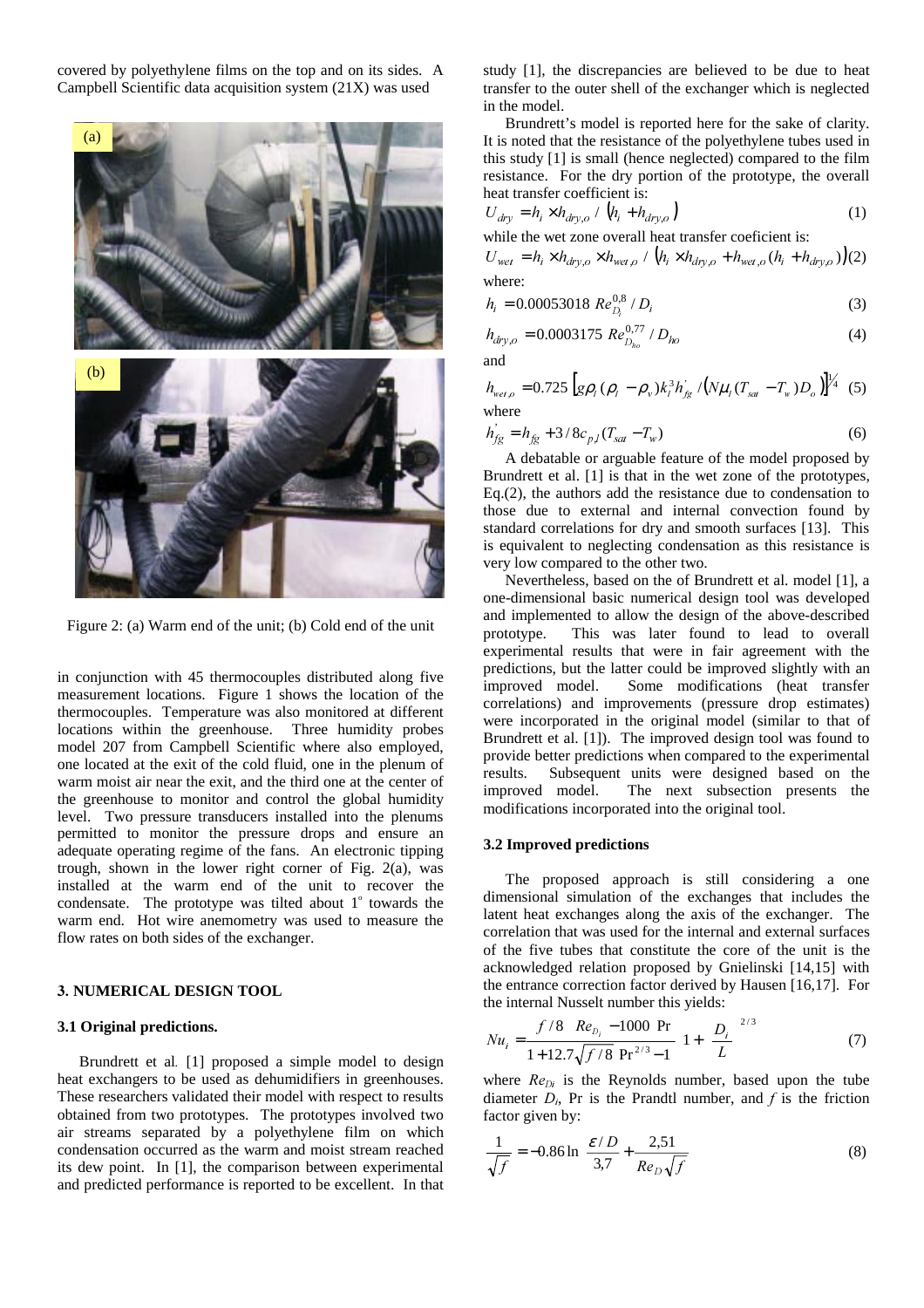For corrugated drainage tubes, there are no data available to quantify the relative roughness, ε/*D*. Hence, after a series of test, ε was approximated to an average of 0.001m. The diameter  $D$  was the internal diameter  $D_i$  for the cold side and the hydraulic diameter  $D_{ho}$  for the warm side of the exchanger.

For the external Nusselt number, based on the external hydraulic diameter, this gives:

$$
Nu_{\text{dry},o} = \frac{(f/8)(Re_{D_{h,o}} - 1000)Pr}{1 + 12.7\sqrt{f/8}(Pr^{2/3} - 1)} \left[1 + \left(\frac{D_{h,o}}{L}\right)^{2/3}\right]
$$
(9)

where  $Re_{\rho_{b_0}}$  is the Reynolds number, based upon the tube hydraulic diameter  $D_{ho}$ . The hydraulic diameter is calculated with reference to the shell and five tubes perimeters. The Nusselt relation, Eq.(5), does not account for the air flowing on the wetted surface. Shekriladse and Gomelauri [18] proposed a correlation that accounts for flow velocity in the direction normal to the tubes while Honda and Fuji [19] successfully tested that correlation for fluid flow aligned with the tubes. This correlation is:

$$
Nu_{wet,o} = 0.64Re_{D_{h,o}}^{1/2}\sqrt{1 + \left(1 + 1.69\frac{g h'_{fg} \mu_l D_{h,o}}{U_{\infty}^2 k_I (T_{sat} - T_s)}\right)^{1/2}}
$$
(10)

Thus, the thermal resistance of the tube wall can be predicted with the following expression:

$$
R_T = \frac{1}{\pi D_i L h_i} + \frac{R_{f,i}^{\dagger}}{\pi D_i L} + \frac{\ln(D_o / D_i)}{2 \pi k L} + \frac{R_{f,o}^{\dagger}}{\pi D_o L} + \frac{1}{\pi D_o L h_{efo}} (11)
$$

where  $R''_{fi}$  and  $R''_{fo}$  are the thermal resistances due to fouling and the last term accounts for an effective convection heat transfer coefficient which is either given by equation (10) or (11) depending whether there is condensation or not. The fouling resistances are initially negligible. However, due to the corrugations on the internal and external surfaces of the tube, these resistances are expected to become significant as dust will accumulate on the tubes. The resistance due to conduction is evaluated with a thickness of 1 mm and a thermal conductivity of 0.15 W/mK.

The outer shell was assumed to be adiabatic. The predictions then have to include the specifications of the psychrometric properties of the hot air, with wet and dry bulb air temperatures and absolute pressure being required. The prediction model thus determines where the warm fluid will experience condensation of moisture by dropping below its dew point temperature. The calculation of the overall exchanger is then divided into two sections: the first where heat transfer occurs exclusively by sensible transfer and the second where heat transfer involves latent as well as sensible heat.

To complete the model, three more basic relations are provided here: one for the overall heat transfer, one for the thermal effectiveness, and the other for the efficiency of the unit. The effectiveness of the unit was calculated while neglecting the enthalpy increase due to the fans. To accurately account for the heat transfer between the two fluids with phase change, an enthalpy based approach was introduced in the prediction model. The overall heat transfer between the hot and cold fluids is given by:

$$
q = \dot{m}_o \left( i_{o, inlet} - i_{o, outlet} \right) = \dot{m}_i \left( i_{i,outlet} - i_{i,inlet} \right)
$$
 (12)

An iterative procedure is employed in the two sections until a balance is obtained in the calculation of the heat transfer with eq.(12) and that with UA LMTD [13].

The contribution of latent heat to the total heat transfer was estimated with:

$$
L = \left[1 - \frac{c_p (T_{o, inlet} - T_{o, outlet})}{i_{o, inlet} - i_{i, inlet}}\right] * 100
$$
 (13)

The effectiveness is given by:

$$
\varepsilon = \frac{i_{i,outlet} - i_{i,inlet}}{i_{o,inlet} - i_{i,inlet}}
$$
(14)

while the efficiency is defined as:

$$
\eta = \frac{T_{i,outlet} - T_{i,inlet}}{T_{o,inlet} - T_{i,inlet}}
$$
\n(15)

this definition of the effectiveness enabled evaluation of the ratio of the actual exchange to the maximum possible exchange, while that of the efficiency is the farmer's interest. The water content on the warm side at the five stations in the exchanger was evaluated with the RH and temperature measurements and relations providing the saturation pressure extracted from the program PLUS.EXE proposed by Albright [20] and reproduced below.

For humid air below zero Celsius, the saturation pressure is evaluated with :

$$
P_{sat} = \exp\left(-\frac{5800}{T} + 1.391493 - 4.864024E - 02*T + 4.1764768E - 05*T^2 - 1.4452093E - 08*T^3 + 6.5459673* \log(T)\right)
$$
(16)

while for humid air above zero Celsius, the saturation pressure is evaluated with :

$$
P_{sat} = \exp\left(-\frac{5674.5359}{T} + 6.3925247 - 9.677843E - 03*T + 6.22157E - 07*T^2 + 2.0747825E - 09*T^3 - 9.484024E - 13*T^4 + 4.1635013* \log(T)\right)
$$
(17)

Finally, the enthalpy on the cold and warm sides was evaluated as:

$$
i_{mix} = c_{pa}(T - 273.15) + W(i_{gv} + c_{pv}(T - 273.15))
$$
 (18)

#### **3.3 Pressure Drops Considerations**

A single tube and shell design requires considerably more length and implies large pressure drops to achieve an acceptable level of effectiveness. This is one of the reasons which motivated the multiple tubes design. Moreover, farmers possessing greenhouses usually employ fans of about 0.25 to 0.75 HP to ventilate their facilities and therefore the objective was to allow farmers use their own fans in their exchanger. The Darcy-Weisbach equation [13] was used to estimate the pressure drop within the tubes and in the shell with the friction factor given by Eq.(8).

The actual work, intended to improve the original model presented here, accounts for the exhaustive review recently presented by Rifert [21] on condensation on horizontal tubes. In the improved model, the heat transfer coefficient estimate will also be based on the work by Amadek and Webb [22], which gives detailed calculation of  $h_i$  along the fin height and tube perimeter with the assumption that the pressure gradient is constant.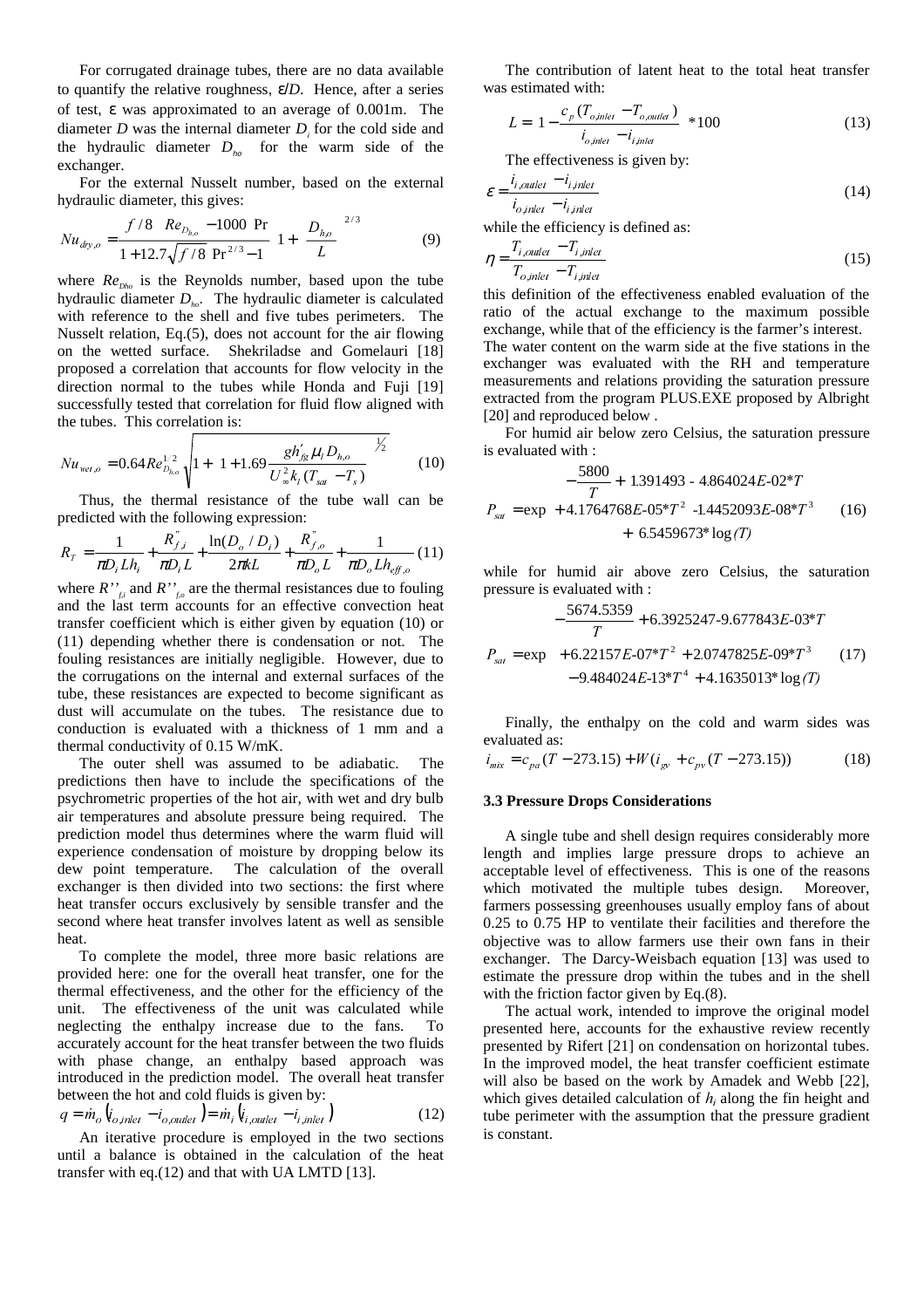#### 4. EXPERIMENTAL RESULTS

A selection of experimental results is presented here for an evaluation period ranging from March 21st to May 21st 1996. Two operating conditions were used; 0.5 and 0.9 air change per hour. 1 chg/h was the original target but the pressure drops were such that the available Delhi 410/610 (0.25 HP) fans did not provide enough power. The rate of 0.9 air change per hour was found to be the maximum possible given the fan power and the pressure drop. Results presented herein for temperature are average temperatures of the cold and warm streams at 5 locations along the prototype. Standard deviations were about  $0.1^{\circ}$ C in each case.

### 4.1 Global Results

In this section overall results are provided for the period extending from March 21<sup>st</sup> to May 21<sup>st</sup>. At a rate of  $Q = 0.5$ air change per hour, the average efficiency based on temperature for the whole period of investigation was about  $\eta = 84\%$  with a 5% standard deviation. For the results obtained with  $Q=0.9$  air change per hour, the average efficiency decreased to  $\eta = 78\%$  with a 3.5% standard deviation.

The experimental results carried out over the two months period indicate that for  $T_{l,mlet}$  varying between 1 and 3°C with RH varying between 63% and 70%, the contribution of the latent heat to the overall heat transfer fell within a 39 to 43% range.

The amount of water that condenses on the walls is calculated based on the variation of the absolute water content of the warm moist fluid along the exchanger. A typical rate of condensation is about 1 680 ml/h. The maximum condensation rate was found to reach 3 200 ml/h when the external temperature was  $-10^{\circ}$ C and the internal temperature  $20^{\circ}$ C with  $85\%$  RH.

The maximum power used by the Delhi fans was 637 W, and the rate of heat gained by the cold fluid varied from 874 W at  $T_{i,inel} = 14^{\circ}\text{C}$  to 3 089 W at  $T_{i,inel} = -10^{\circ}\text{C}$ . This indicates a variation in the COP such that:  $1.4 <$  COP  $<$  4.8. The maximum COP, the ratio of the rate of heat recovery to the power used by the fans, was found to reach 6.9 for very cold winter operation (this was recorded later on a sunny day in January 1997).

#### 4.2 Efficiency Results

Figures 3 and 4 indicate the temperature distribution within the exchanger for two typical days of operation. The first day was March 26th, 1996 when the volumetric flow rate of warm fluid,  $\dot{v}_h$ , was 0.099 m<sup>3</sup>/s and that of the cold fluid,  $\dot{v}_c$ , was 0.079 m<sup>3</sup>/s. The profile presented in Fig. 3 is typical of what was observed when the prototype operated at 0.5 air change per hour. For this case, the relative humidity at the warm exit of the cold stream was 15.7% while it was almost completely saturated at 93.5% at the cold exit of the warm stream. The efficiency, based on Eq.(15), was 89%. The heat recovery was excellent; 1 948W. And at that time of the day, provided that the fans needed 355W, the COP was 5.51.

Results for April 5th , 1996 (not shown) where obtained with higher volumetric rates,  $\dot{v}_h$  was 0.148 m<sup>3</sup>/s and  $\dot{v}_c$  was

0.141  $\text{m}^3$ /s. Similar trends were observed.. For this case, the relative humidity at the warm exit of the cold stream was 18.9% and the efficiency was 81%. 2 856W were recovered while 637W were used; the COP was 4.48.



Figure 3: Temperature distribution. March 26th, 1996: 8h10,  $0.5$  air chg / h

Figure 4 shows the temperature distribution on April 30th, 1996 for similar flow rates. For this last case, the relative humidity at the warm exit of the cold stream was very high at 72.4%. In this case however, the inlet air on the cold side was at  $14.4^{\circ}$ C which is a very high temperature for which the use of the exchanger is not necessarily required. Still, the efficiency was 74.6%. The COP was nevertheless 1.39.



Figure 4: Temperature distribution. April 30th, 1996: 18h10, 0.9 air chg / h

Examination of the results in Figs 3 and 4 show an appreciable difference in the temperature distributions. When the inlet temperature on the cold side was low (Fig. 3), the temperature distribution was nonlinear while for a higher inlet temperature (Fig. 4), it was nearly linear. These differences were mainly caused by the exchange of latent heat as soon as the warm air reached the dew point: for the first day, the dew point temperature occurs closer to the entrance of the warm stream. An interesting consequence of this is that the more the air is cold outside, the better the efficiency and COP will be for a given activity level of the crop. As heat transfer occurs from the greenhouse through the external shell of the exchanger, temperature profiles should be affected by such transfer. But in this context, this amount of heat is small compared to the exchange between the hot and cold streams.

Figure 5 reports the variation of the exchanger efficiency for a complete day of operation (March  $26<sup>th</sup>$ ). It also gives the curve of average values of this efficiency over an hour. In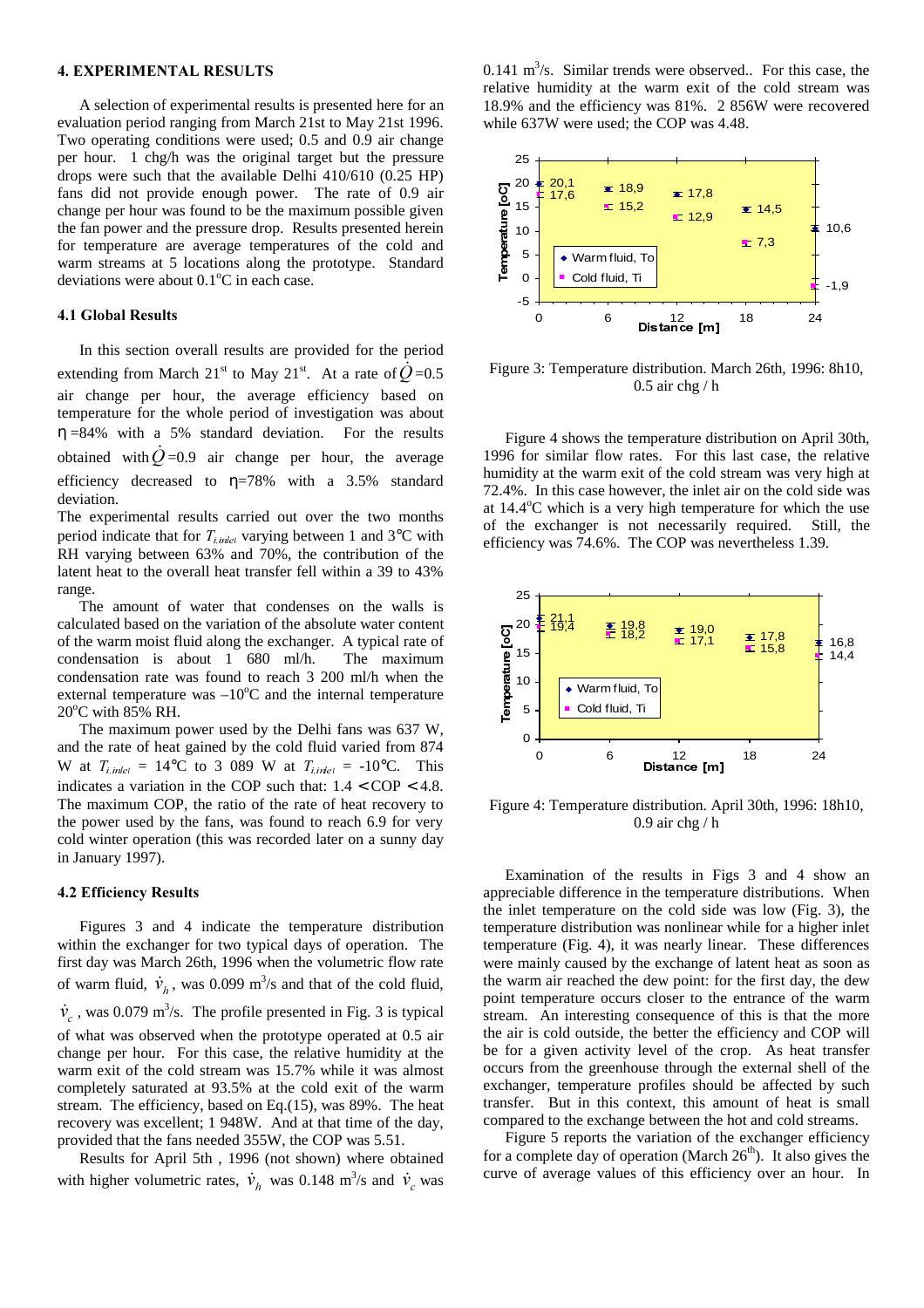this figure, it is shown that the average efficiency for March 26th was 82% and this accounts for the dynamics of the greenhouse that is: (1) the transpiration by the plants in the daytime; (2) the incoming feeding water in the volume; and (3) the condensation occurring on the surfaces.



Figure 5: Variation of efficiency with time. March 26th, 1996: 0.5 air chg / h

The interesting result here is that the efficiency is maximum when the crop needs it the most. In the daytime, the sun is responsible for high growth rates and therefore high perspiration rates. This in turn raises the ambient relative humidity. As a result, the dew point in the warm air stream of the exchanger is reached near the entrance and, consequently, this increases the amount of latent heat transferred between the hot and cold streams because condensation occurs on a wider surface. Physically, for given inside and outside temperatures, the more humidity inside, the better performance of the unit.

#### 4.3 Psychrometric Results

The relative humidity was also monitored to assess the ability of the unit to fulfil the needs of the plants. It is worth noting that 0.9 air chg/h is not enough to maintain an adequate level of humidity in the complex all year round, it should be adequate about 80% of the time. But for this design, only general characteristics were to be obtained. The greenhouse critical operating periods are in October and April when the conjunction of low temperature and high photosynthesis activities lead to high ventilation needs and high operating costs. Hence, the test was carried out in the critical period of growth for a greenhouse in Quebec. As a result, it was expected that the humidity level would be very high in this period even under operation, traditional ventilation had to be used as a complement in critical periods.

Figure 6 shows the relative humidity distribution for the whole day on March 26th 1996. The results for the humidity in the greenhouse (diamonds) show a first peak early in the morning: March 26th was sunny and the plants were active early. The humidity had to be lowered with standard ventilation as the unit was not able to deliver a sufficient flow rate to evacuate a sufficient amount of moisture. A second peak appears at about  $t = 900$  min, that is when the sun sets.

At that time, the greenhouse had to be closed as the external temperature became too low to maintain an adequate temperature level inside. The interesting part of the curve is that the unit was able to lower the humidity level rapidly after sunset. In brief, a bigger unit would have been needed only in the morning for that day. The inlet stream humidity results (squares) demonstrate that the unit started at 7:00 am and show the period in the day when it stopped; the unit operated almost continuously. The last results (crosses) show that air was saturated in the warm stream except when additional ventilation was used. In these conditions, the humidity level in the greenhouse was below 75%.



Figure 6: Relative humidity distribution in the greenhouse on March  $26<sup>th</sup>$  1996: 0.5 air chg / h.

Figure 7 presents typical results obtained for a period ranging from April 5th to April 9th 1996. This sequence demonstrates the performance of the prototype as a dehumidifier over an extended period. At that time, about 300 mature plants of tomato and cucumber were growing. During this period, the exchanger was operated continuously with a RH threshold of 75%. The transpiration cycle of the plants can be interpreted as follows. The photosynthesis activities diminish after sunset. As shown in the figure, the relative humidity then reaches peak lows of about 79 to 82%. The high peaks occur at about noon with maximum relative humidity of about 90 to 91%. On an average, the relative humidity was about 85% in the greenhouse.



Figure 7: Relative humidity distribution in the greenhouse between April  $5<sup>th</sup>$  and  $9<sup>th</sup>$  1996.

Again, it is shown in Fig. 7 that the prototype is too small to permit a total compensation for the needs of the plants; the threshold of 75%RH is never reached. This was predicted as the capacity of the exchanger is about 5 times lower than the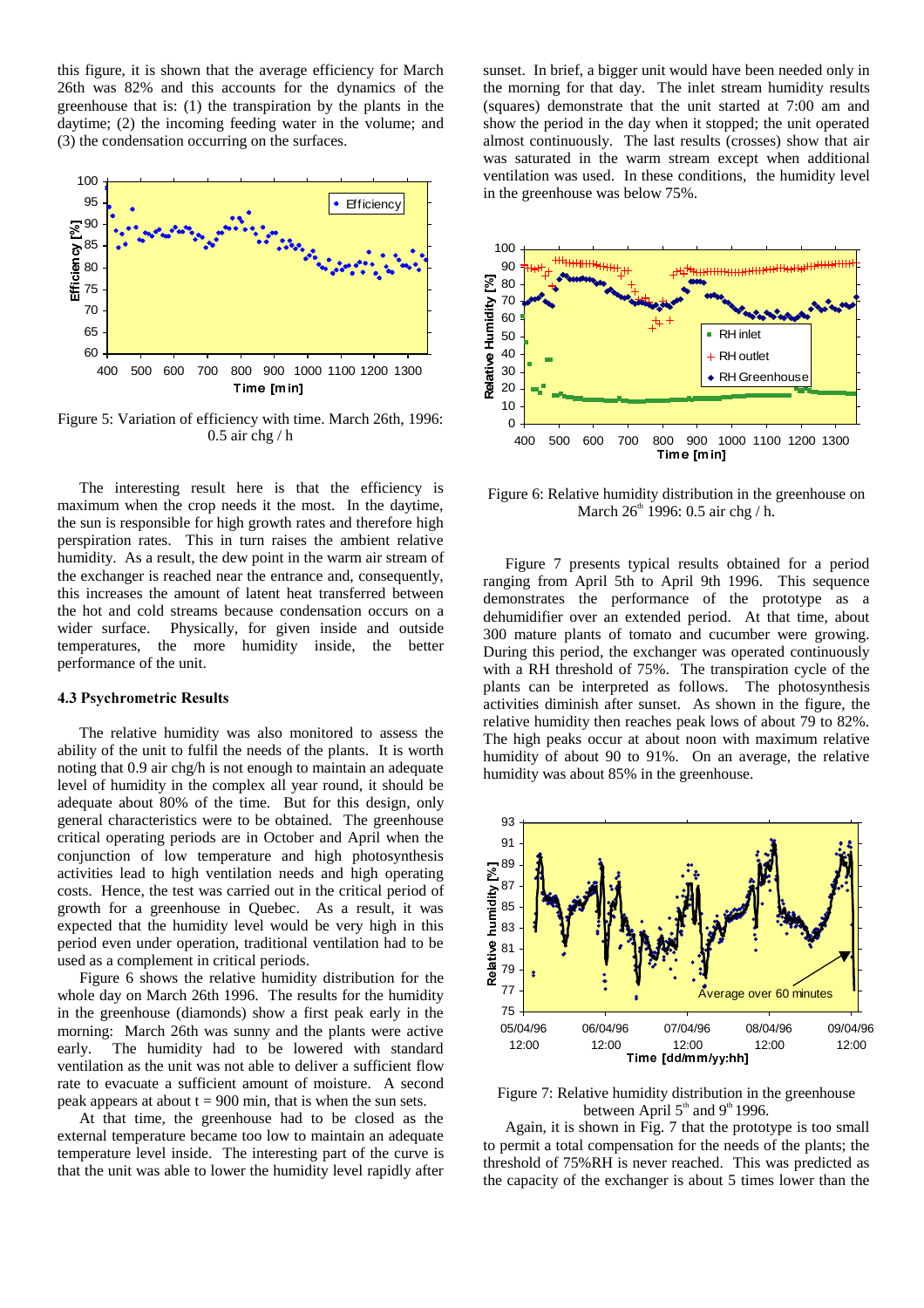maximum greenhouse requirement. However, these results are interesting as they permit one to compare the humidity management using the undersized unit with traditional ventilation techniques. Here, the cycles never reach 100% relative humidity which would sometimes be nearly the case with manual ventilation. This indicates that although two to five air changes/h may be needed in critical periods, the smaller unit of about one air change/h can nevertheless permit preventing relative humidity to shoot above 91%. Results from Figs. 6 and 7 were used in the design of a second generation of pre-commercial units that are now undergoing a more thorough experimental testing procedure.

Knowing both incoming and outgoing volumetric flow rates in conjunction with their relative humidities and temperatures, a mass balance can be performed for water vapor in the greenhouse. Figure 8 shows the amount of water evaporated by the plants that is not condensed on the walls of the unit per period of 10 minutes. The figure indicates that a minimal transpiration rate of 0.65 liter per 10 minutes period was monitored in the unit between April 5th and April 9th while the maximum rate achieved was 1.10 liter per 10 minutes period. These rates correspond to about 0.31 liter/day-plant and 0.52 liter/day-plant. The average curve indicates that the maximum activity occurs in the daytime with about 40% more transpiration than at night. It is worth noting that plants transpire at night. But at night the cold outside temperature increases the amount of water that condenses on the walls. In fact, it was determined later, in another experiment, that most of the water vapor is removed by condensation rather that by extraction by the exchanger.



Figure 8: Rate of transpiration (not condensed on the walls) between April  $5<sup>th</sup>$  and  $9<sup>th</sup>$  1996

The results presented in Fig. 8 permit one to design new units according to the number of fully grown plants to be planted in a facility.

# 4.4 Pressure Drop

Pressure drops were also monitored and experiments indicate that the pressure drop within the inner tubes is much higher than that in the external shell. This was used as a limitation when other designs were proposed. Here, the Delhi 0.25 HP fan is just slightly too small to provide the desired 1 air chg/h flow rate.

### 5.CONCLUSION

A prototype counter-flow multi-tube heat exchanger has been designed and built to meet the specific greenhouse requirements of operating in a cold climate. The uncompact design involving plastic components was retained so as to meet the following requirements:

- low cost, CDN\$ < 2000 (3 year pay-back period);
- ease of assembly, maintenance, repair, and operation;
- corrosion and rottenness resistance;

satisfactory operating efficiency when frost present. In summary:

- One of the goals was to convince producers that such a simple design could spare them a substantial part of their yearly heating costs.
- Drainage tubing were retained as they readily permitted to meet the design requirements.
- The prototype was designed during fall 1995 using a basic design tool, which was initially based on sensible heat exchanges with corrections, but then later improved to account for latent heat exchanges.
- The unit was assembled and calibrated in a greenhouse used for the experimental cultivation of hydroponic tomatoes and cucumbers during winter 1996.
- The first series of tests, carried out between March to May 1996, demonstrated that average efficiencies of η=84% and η=78% were obtainable with air volumetric exchanges rates of 0.5 and 0.9 change per hour, respectively, in a  $576m<sup>3</sup>$  greenhouse.
- Latent heat was found to play a major role in the overall heat transfer, contributing about 40% of the total energy exchanged in some situations.
- Frost did not significantly influence the overall operating efficiency.

These interesting results convinced the *Centre d'Information et de Développement en Serriculture* (CIDES) to support the project and to elaborate a development program for new units. The ongoing program involves:

- Experiments to obtain better correlation for the average and local Nusselt numbers on the warm side of a double wall counter-flow exchanger with a view to improving the numerical predictions.
- Experiments to relate minimum area density with the presence of frost.
- Installation in a commercial greenhouse complex (Victoriaville, Quebec).
- Installation in an experimental broiler house complex (Deschambault, Quebec).
- Installation in a commercial broiler house complex (St-Malachie, Quebec).

In conclusion, low cost, durable and simple heat exchangers can be efficiently used as dehumidifiers in several heat recovery applications pertaining to agriculture.

# **6. REFERENCES**

1. E. Brundrett, T.J. Jewett, and R. Quist, Evaluation of polytube heat exchangers for greenhouse ventilation. *Acta-horticultarae*, No. 148, pp.49-55,1984.